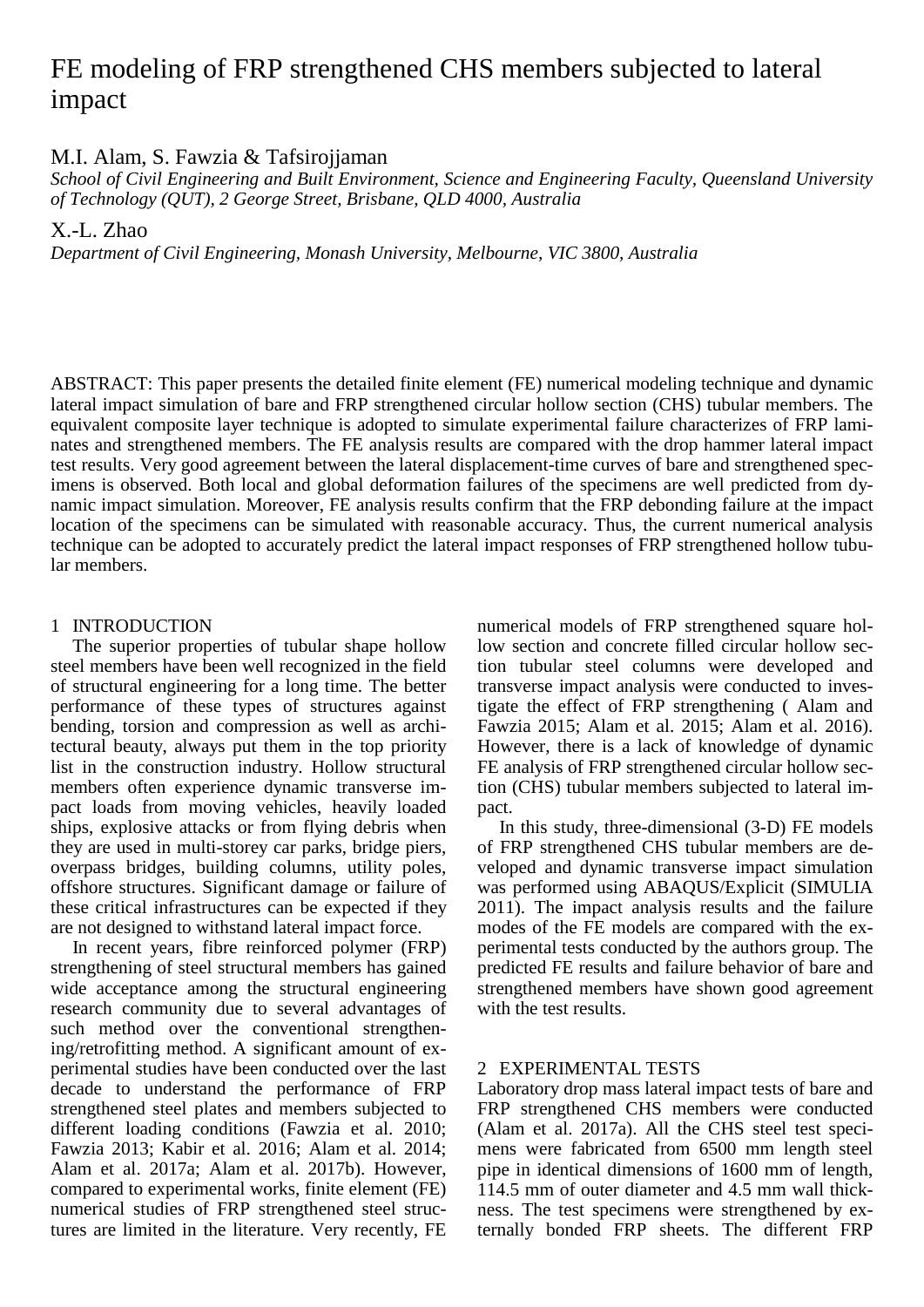types: carbon fibre reinforced polymer (CFRP) and glass fibre reinforced polymer (GFRP) were used for strengthening purpose. Two-part epoxy adhesive was used as bonding material. Lateral impact tests were performed at the mid-span of the specimens and the end conditions of the specimens were simply supported. The detail of specimen preparation and test setup can be found in elsewhere (Alam et al. 2017a). Figure 1 shows the schematic view of drop mass impact test setup. The detail of impact test matrix is listed in Table 1.



Figure 1. Experimental test setup (Alam et al. 2017a).

Table 1. Experimental test matrix.

| Specimen          | <b>FRP</b>     | <b>FRP</b>             | Impact ve-  | FRP bond    |
|-------------------|----------------|------------------------|-------------|-------------|
| ID                | layers         | type                   | locity(m/s) | length (mm) |
| $S-B-V1$          |                |                        | 3.28        |             |
| $C-L-V1$          | 1              | <b>CFRP</b>            | 3.28        | 1300        |
| $C-LL-V1$         | $\overline{c}$ | <b>CFRP</b>            | 3.60        | 1300        |
| $C-LL-V2$         | $\overline{2}$ | <b>CFRP</b>            | 3.28        | 1300        |
| $C-HL-V1$         | 2              | <b>CFRP</b>            | 3.28        | 1300        |
| C-LLL-<br>V1      | 3              | <b>CFRP</b>            | 3.28        | 1300        |
| $C$ -LHL-<br>V1   | 3              | <b>CFRP</b>            | 3.28        | 1300        |
| C-HLH-<br>V1      | 3              | <b>CFRP</b>            | 3.28        | 1300        |
| $G-LL-V1$         | $\overline{2}$ | <b>GFRP</b>            | 3.28        | 1300        |
| $G-HL-V1$         | 2              | <b>GFRP</b>            | 3.28        | 1300        |
| GCLL<br>V1        | $\overline{2}$ | $GFRP+$<br><b>CFRP</b> | 3.28        | 1300        |
| C-LL975-<br>V1    | $\overline{2}$ | <b>CFRP</b>            | 3.28        | 975         |
| $C-LL$ 650-<br>V1 | $\overline{2}$ | <b>CFRP</b>            | 3.28        | 650         |

#### 3 FINITE ELEMENT MODELLING

#### 3.1 *General*

A total of 13 full length 3-D numerical models of bare and FRP strengthened CHS tubular members were developed using ABAQUS/Explicit (SIMULIA

2011). The dimension of the specimens was kept same as measured specimens dimension during experimental test. It was noticed that all one, two and three layers epoxy cured FRP sheets formed a single composite plate (Alam et al. 2017a). A thin adhesive layer also developed between the steel surface and cured FRP composite plate. An attempt was made to incorporate the similar behavior of FRP strengthened specimens in FE models. Thus, FE model of a FRP wrapped specimen consists of three parts: steel tube, thin adhesive layer and equivalent composite layer as shown in Figure 2. The equivalent thickness of one, two and three layers FRP plates were selected as 0.7 mm, 1.4 mm and 2.1 mm, respectively which were similar as measured from test specimens. The thickness of adhesive layer was considered as 0.1 mm.



Figure 2. FE model of FRP strengthened CHS member.

In this work, the equivalent FRP plate was modeled using 8-node quadrilateral continuum shell element (SC8R). This element was also used in previous studies to model the FRP composite layers (Al-Zubaidy et al. 2012; Alam et al. 2015). The thin adhesive layer was modeled using 3-D cohesive element (COH3D8). Cohesive elements are capable of initiating debonding failure of FRP layers from steel surface. The thickness of adhesive layer was defined by the thickness of the cohesive element as 0.1 mm. The 8-node solid elements (C3D8R) were deployed to model CHS steel tubes. The drop mass impactor and the weight block were modeled using 8-node solid element. The dimension of the impactor head and the weight blocks were kept similar as experimental setup. The total mass of the drop mass unit was kept 592 kg by adjusting the densities of the weight block and impactor. Figure 3 depicts the FE model of FRP wrapped specimen subjected to lateral impact.

Comparatively dense meshing of elements was adopted at impact zone than the elements away from the impact zone to accurately capture the impact events. The 5 mm length elements were used to model impact zone whereas, 10 mm length element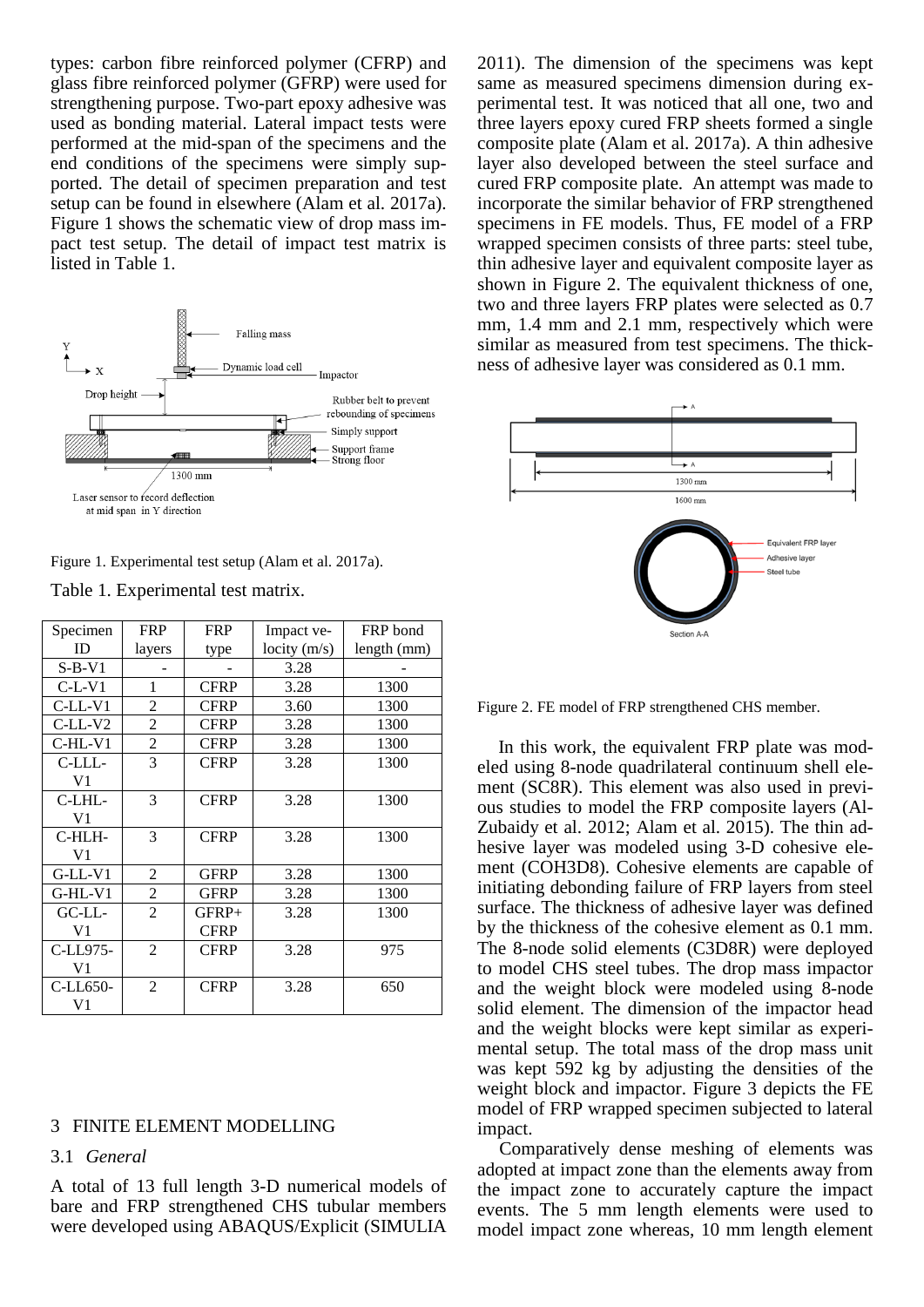was used to model the rest of the parts. The contact between the CHS steel tubes, adhesive and FRP layers were tied together using tie constrain available in ABAQUS library. The contact interactions between the impactor head and FRP layer, adhesive layer and outer surface of the steel tubes were simulated using general contact algorithm. The normal and tangential contact characteristics were defined by "Hard" contact, and "Penalty" friction formulation. The value of frictional coefficient was selected as 0.50 (Alam et al. 2017a; Alam et al. 2017b).



Figure 3 FE model of FRP strengthened CHS steel member subjected to transverse impact.

#### 3.2 *Material models*

The failure behavior of FRP material was simulated using Hashin" failure criteria (Hashin 1980; Hashin and Rotem 1973). The static tensile coupon tests of CFRP and GFRP materials were conducted to obtain the mechanical properties used in this study. Table 2 presents the CFRP and GFRP tensile material properties obtained from coupon tests. The equivalent two and three layers FRP material properties were calculated using the equations proposed in early studies (Al-Zubaidy et al. 2012; Fawzia et al. 2006).

The cohesive elements were used to model the thin adhesive layer. The material failure behavior was defined by traction-separation law. The mechanical properties of epoxy adhesive were taken from coupon tests carried out by Kabir et al. (2016) (Table 3).

The material behavior of steel tubes was simulated using isotropic metal plasticity model. The materials properties listed in Table 2 were obtained from the tensile coupon tests extracted from tube samples.

The strain-rate effect was adopted by considering Cowper-Symonds power law relation.

Table 2. Material properties.

| Properties             | Steel | <b>CFRP</b> | <b>GFRP</b> | Adhesive |
|------------------------|-------|-------------|-------------|----------|
| Elastic modulus (GPa)  | 211   | 75          | 23          |          |
| Tensile Strength (MPa) | 366   | 987         | 508         | 46       |
| Yield Stress (MPa)     | 317   |             |             |          |

#### 4 VALIDATION OF NUMERICAL MODELS

The initial impact velocity was applied to the falling mass and impactor to produce the same impact energies as recorded in impact tests at the mid-span of the specimens. Lateral impact simulations of all the test specimens were performed and the results were compared with the experimental tests. The numerical model validations were conducted by comparing the structural responses and failure modes of FE models and test specimens. Figure 4 displays the comparison of lateral displacement versus time responses of FE and test results. It can be seen that good agreements have found for bare steel, CFRP and GFRP wrapped members. Peak lateral displacements and average residual displacements between FE and tests displacement responses were well matched (Figure 4). Table 3 listed the comparison of peak lateral displacements between test and FE results. The predicted peak lateral displacements were closely matched with experimental test results with mean and COV were 1.02 and 0.03, respectively.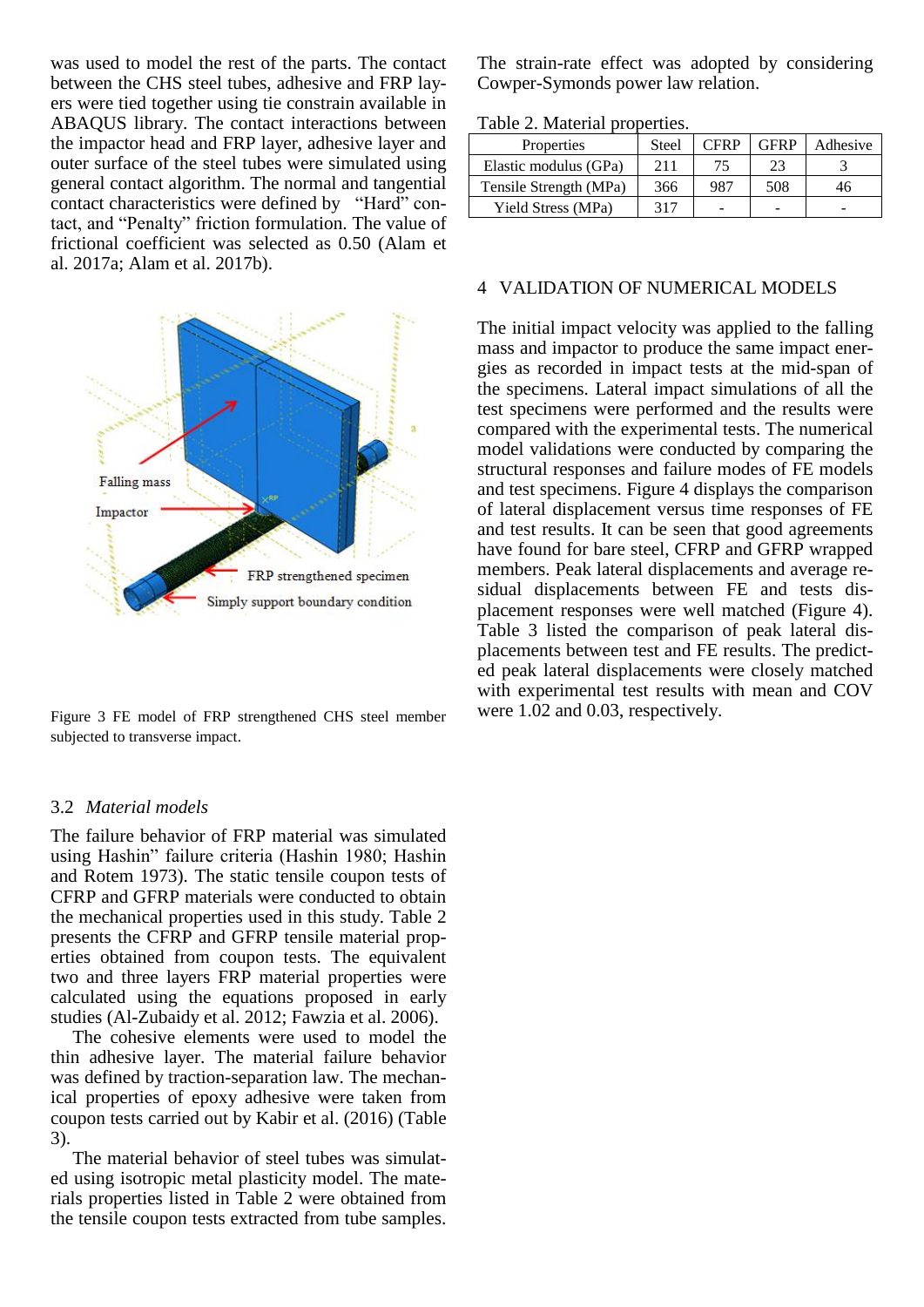



Figure 4. Comparison of Lateral displacement -time curves (a) bare, (b) one layer CFRP wrapped, (c) two layers CFRP wrapped, (d) three layers CFRP wrapped and (e) two layers GFRP wrapped steel tubes.

Table 3. FE and test results comparison.

|             |                    | $10000$ $\sigma$ . The and toot results comparison. |                          |
|-------------|--------------------|-----------------------------------------------------|--------------------------|
| Specimen ID | $D_{p(test)}$ (mm) | $D_{r(FE)}$ (mm)                                    | $D_{p(test)}/ D_{r(FE)}$ |
| $S-B-V1$    | 50.7               | 47.9                                                | 1.06                     |
| $C-L-V1$    | 46.5               | 46.0                                                | 1.01                     |
| $C-LL-V1$   | 39.1               | 39.6                                                | 0.99                     |
| $C-LL-V2$   | 49.0               | 47.9                                                | 1.02                     |
| $C-HL-V1$   | 39.4               | 37.1                                                | 1.06                     |
| C-LLL-V1    | 40.8               | 41.6                                                | 0.98                     |
| C-LHL-V1    | 38.6               | 38.1                                                | 1.01                     |
| $C$ -HLH-V1 | 41.0               | 39.9                                                | 1.03                     |
| $G-LL-V1$   | 41.7               | 41.2                                                | 1.01                     |
| $G-HL-V1$   | 44.2               | 43.8                                                | 1.01                     |
| $G$ C-LL-V1 | 45.1               | 43.3                                                | 1.04                     |
| C-LL975-V1  | 40.5               | 41.8                                                | 0.97                     |
| C-LL650-V1  | 43.3               | 41.7                                                | 1.04                     |
| Mean        |                    |                                                     | 1.02                     |
| <b>COV</b>  |                    |                                                     | 0.03                     |

Note:  $D_{p(test)}$ = Peak lateral displacement;  $D_{r(FE)}$  = Average residual lateral displacement

The failure modes of bare and CFRP strengthened FE models were compared with the impacted specimens in Figure 5. The local and global deformation behaviors of test specimens were well predicted in FE models. The FRP fracture and deboning failure observed in test event were also predicted successfully in FE analysis. Moreover, no FRP debonding was noticed at both ends of the model. Similar failure behavior was also noticed in test specimen. Thus, the numerical modeling and dynamic impact analyses approach discussed in this work can be deployed to capture dynamic responses of bare and FRP wrapped CHS tubular members under transverse impact.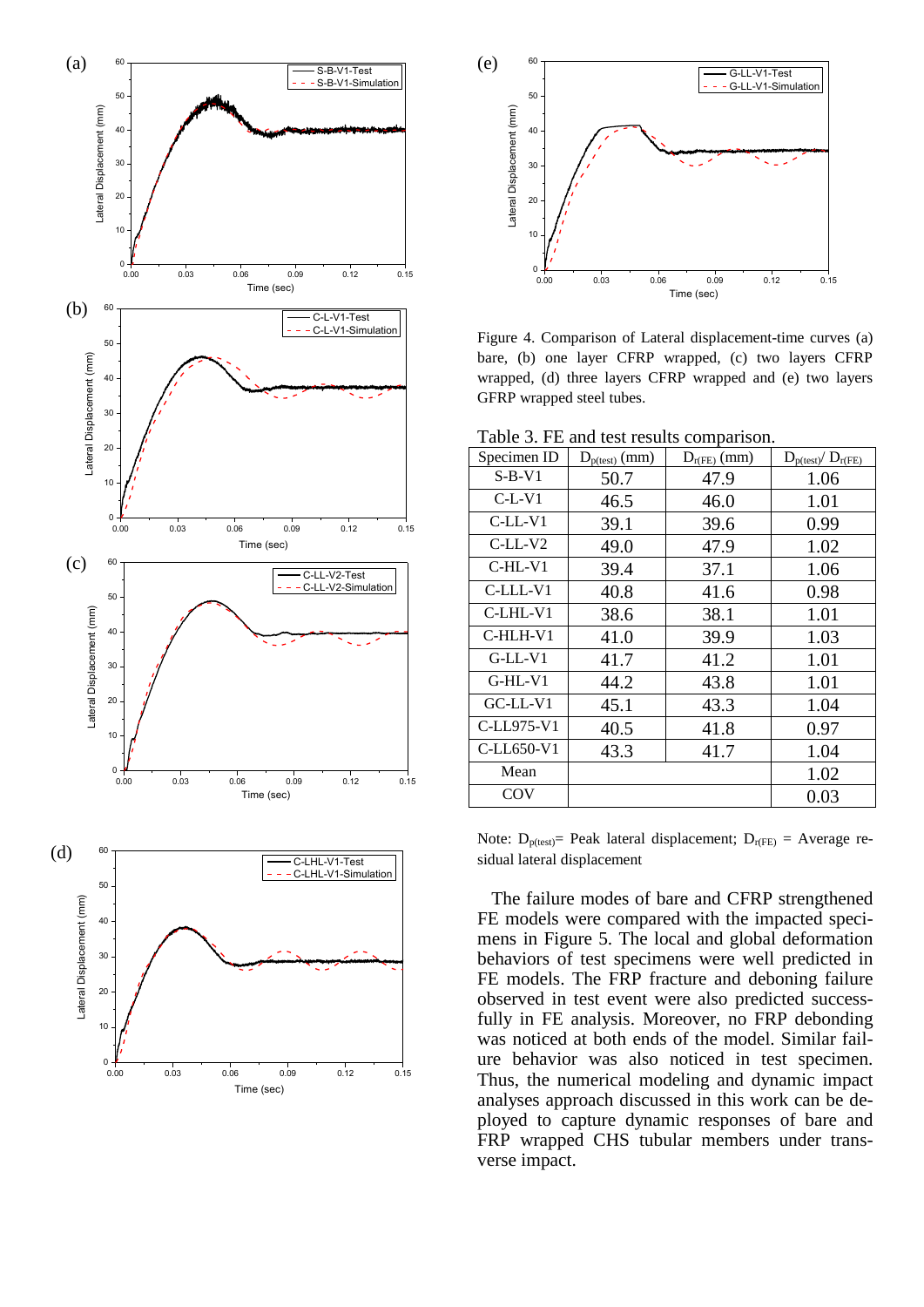







Figure 5. Failure mode comparison of (a) bare, (b) two layers CFRP strengthened CHS member.

## 5 CONCLISUIONS

In this study, FE numerical models of bare and FRP strengthened steel tubular members were developed and dynamic impact simulation was carried out to validate a series of impact test results. The findings and observations obtained from this research are outlined below:

- 1. 3-D full length FE models of bare and FRP wrapped steel tubular members were developed successfully to predict laboratory drop mass impact test responses of such structural members.
- 2. The dynamic impact simulation results have shown very good agreement of lateral displacement-time responses of bare and FRP strengthened specimens.
- 3. The failure modes of impact specimens were predicted by capturing both local and global deformation characteristics of bare and strengthened members with reasonable accuracy.
- 4. The obtained results confirmed that the current numerical technique can be implemented in future research to predict the behavior of FRP strengthened metallic structures subjected to transverse impact.

# REFERENCES

- Alam, M.I., Fawzia, S., & Batuwitage C. Dynamic simulation of CFRP strengthened steel column under impact loading. *In: proceedings of 23rd Australasian Conference on the Mechanics of Structures and Materials (ACMSM23)*, *9-12 December 2014.* Byron Bay: Australia.
- Alam, M.I., Fawzia, S., & Liu, X. 2015. Effect of bond length on the behaviour of CFRP strengthened concrete-filled steel tubes under transverse impact. *Composite Structures*, 132: 898-914.
- Alam, M.I., & Fawzia, S. 2015. Numerical studies on CFRP strengthened steel columns under transverse impact. *Composite Structures*, 120: 428-441.
- Alam, M.I., Fawzia, S., & Zhao, X.-L. 2016. Numerical investigation of CFRP strengthened full scale CFST columns subjected to vehicular impact. *Engineering Structures*, 126: 292-310.
- Alam M.I., Fawzia, S., Zhao, X-L., & Remennikov., A.M. 2017. Experimental study on FRP strengthened steel tubular members under lateral impact. *Journal of Composites for Construction* 21(5): 1-14.
- Alam, M.I., Fawzia, S., Zhao, X.-L., Remennikov A.M., Bambach, M.R., & Elchalakani, M. 2017. Performance and dynamic behaviour of FRP strengthened CFST members subjected to lateral impact. *Engineering Structures*, 147: 160- 176.
- Al-Zubaidy, H., Al-Mahaidi, R., @ Zhao, X.-L. 2012. Finite element modelling of CFRP/steel double strap joints subject-